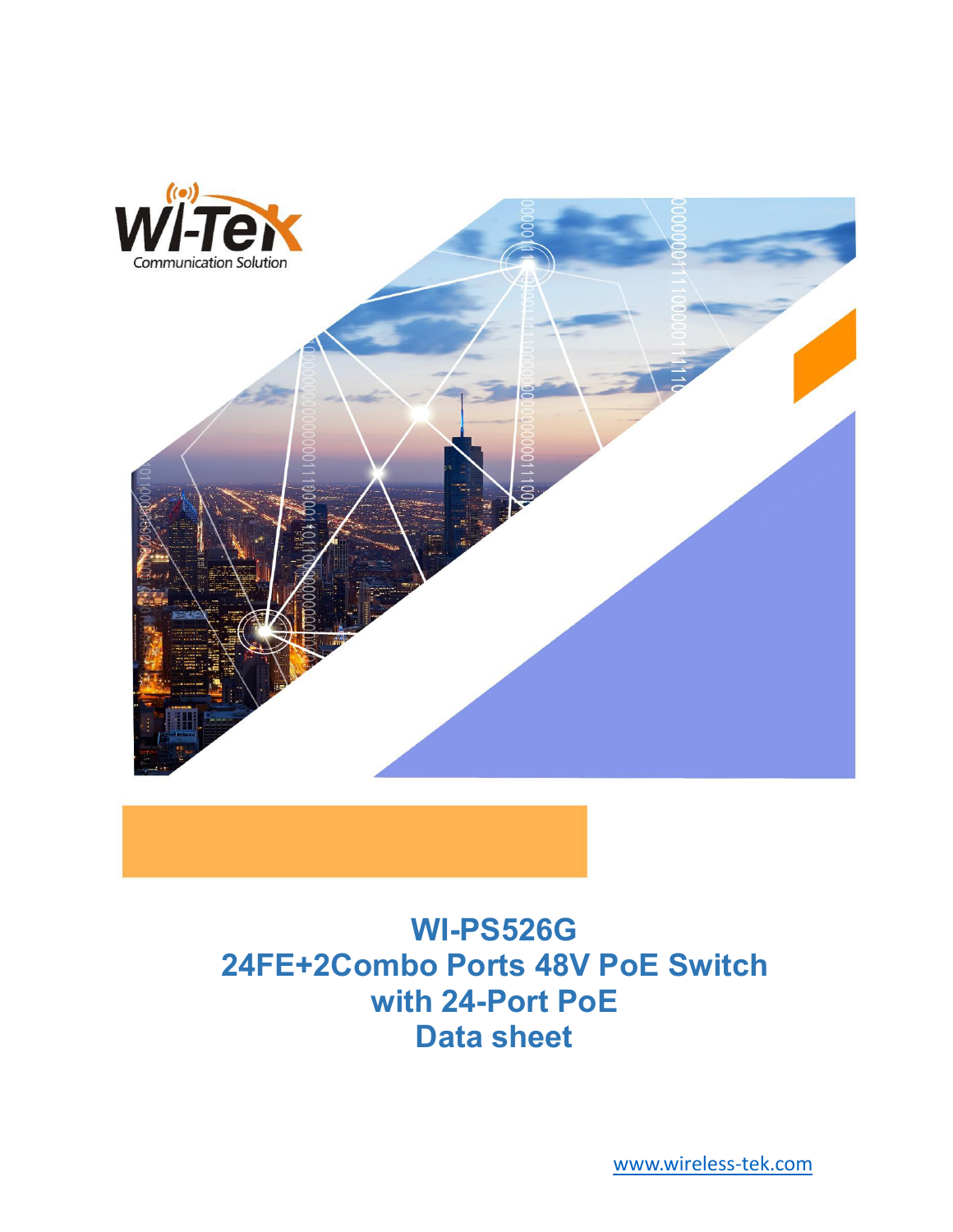## **Highlights**

- 24 FE+2Combo SFP Ports with 24 PoE ports
- Port 1, 2 support 802.3bt 60W Hi PoE
- Supports PoE power up to 30W for each port
- Supports PoE IEEE 802.3af/at compliant PDs
- Internal power adapter supply 250W output power
- Support Port VLAN mode
- Support 250meter Long-Range PoE Transmission
- LED indicators for LINK/ACT, Power, PoE Status, 100/1000Mbps
- 8K entry MAC address table with auto-learning and auto-aging

# Product

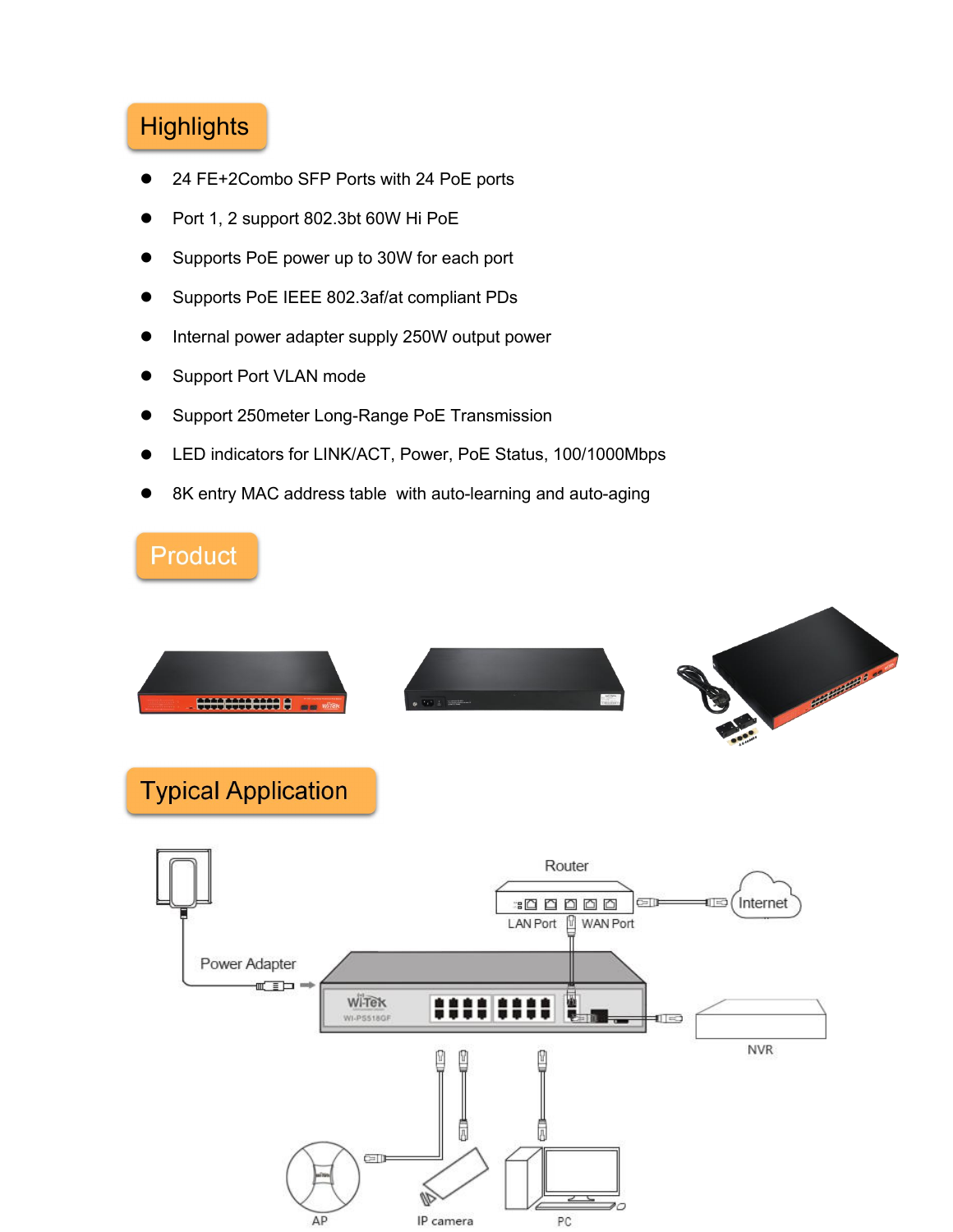





**Description** 

### **What This Product Does**

24\*100Mbps+2 Combo Switch with 24-Port PoE provides the seamless network connection. It integrates 1000Mbps Gigabit Ethernet and 10/100Mbps Fast Ethernet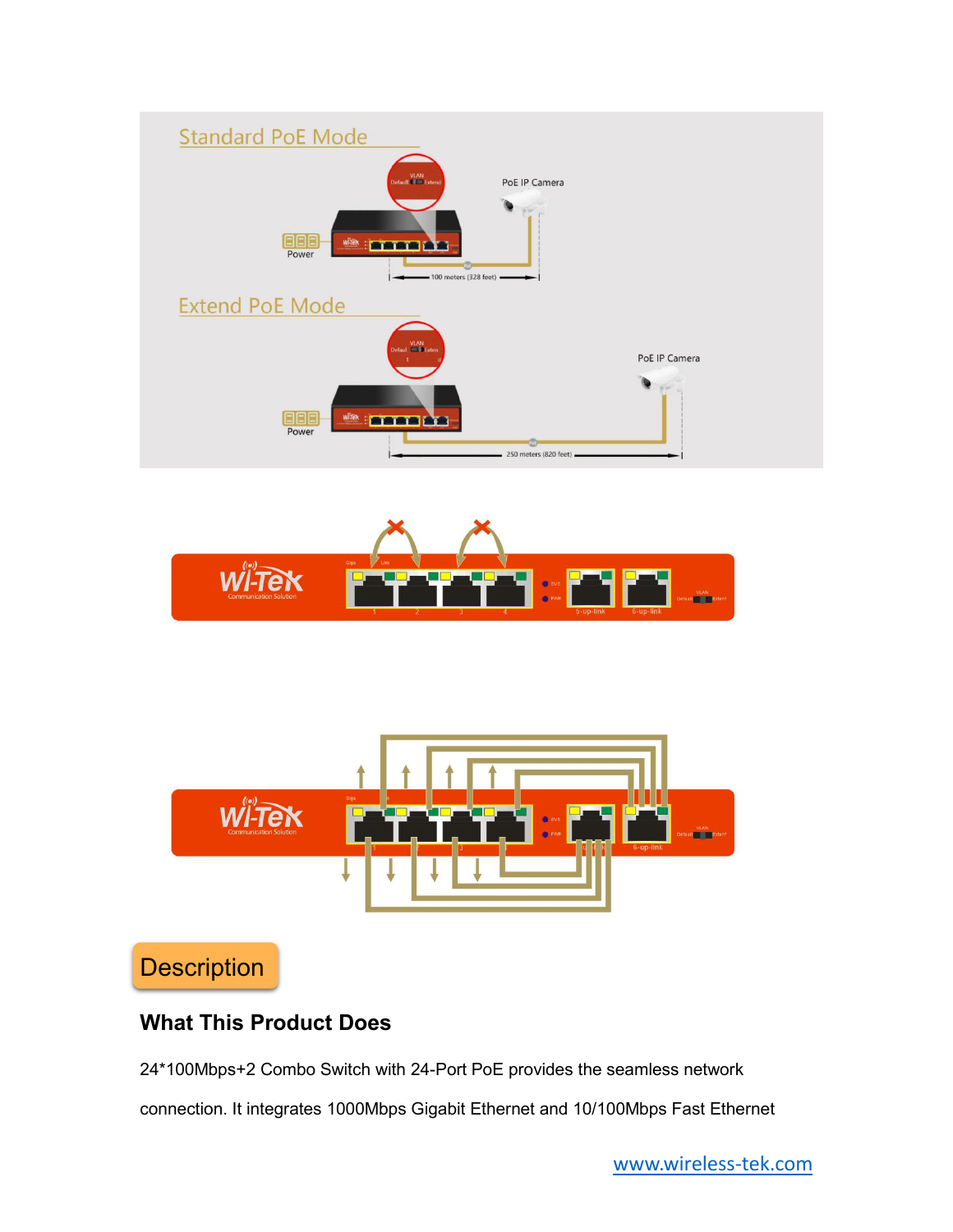network capabilities.

#### **How This Product Works**

24 Auto-Negotiation RJ45 ports (port-1 to port-24) of the switch support Power over Ethernet (PoE) function. These PoE ports can automatically detect and supply power with those IEEE 802.3af/at compliant Powered Devices (PDs). In this situation, the electrical power is transmitted along with data in one single cable allowing you to expand your network where there are no power lines or outlets, where you wish to fix devices such as APs, IP Cameras or IP Phones, etc.

### **Easy To Use**

WI-PS526G is easy to install and use. It requires no configuration and installation.With outstanding performance and quality, the WI-PS526G 26-Port Gigabit Switch with 24- Port PoE is a great selection for expanding your home or office network.

## Specification

| <b>HARDWARE FEATURES</b>       |                                                                                                                                                                          |
|--------------------------------|--------------------------------------------------------------------------------------------------------------------------------------------------------------------------|
| <b>Interface</b>               | 24 100M POE Ports<br>2 1000M Combo SFP Uplink Ports                                                                                                                      |
| <b>Network</b><br><b>Media</b> | 10Base - T: Pair 2 Category<br>3(Cat3) and above<br>UTP/STP(≤100m)<br>100Base-TX: Pair 2 Category<br>5(Ca t5) and above<br>UTP/STP(≤100m)<br>1000Base-T: Pair 4 Category |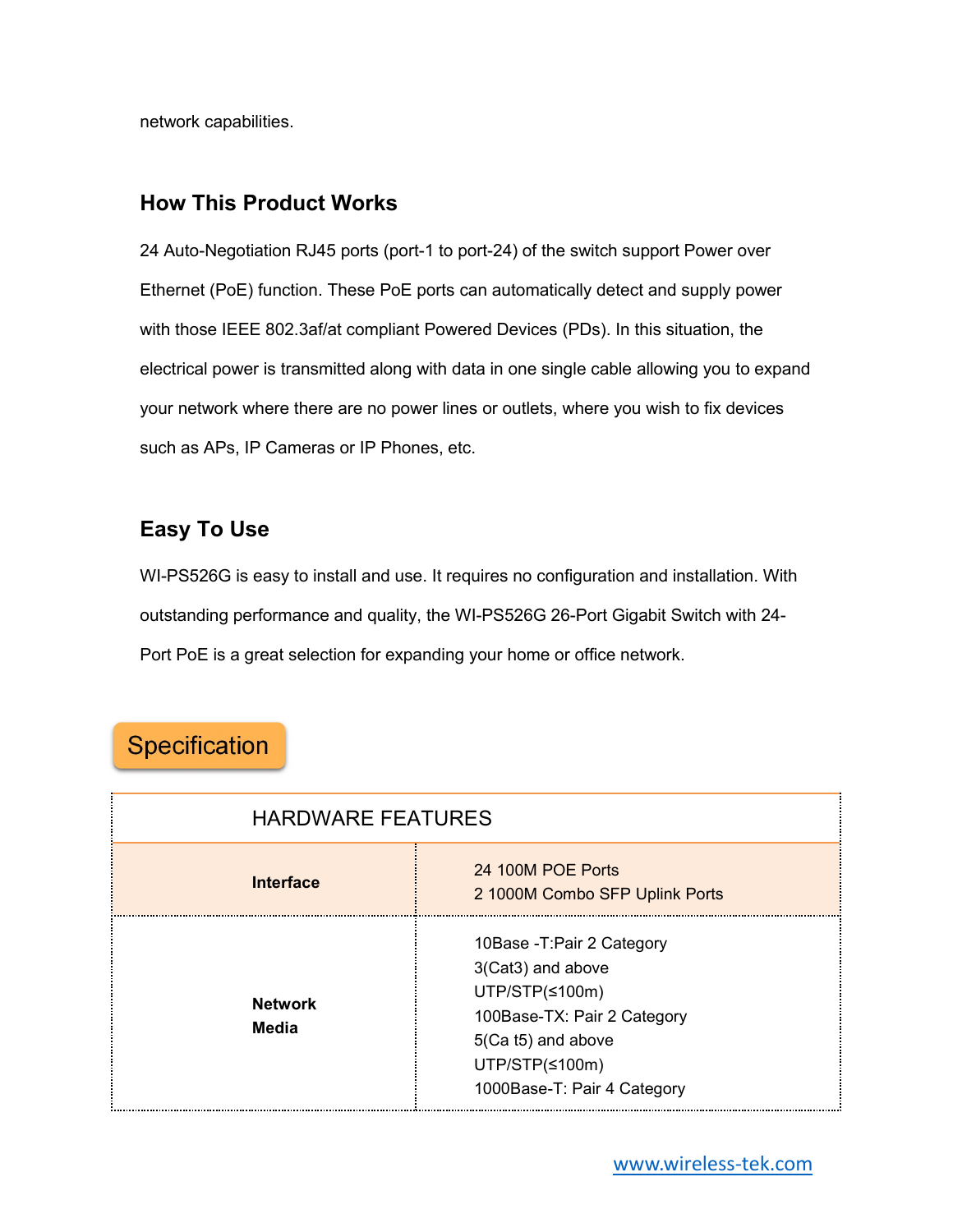| <b>HARDWARE FEATURES</b>                         |                                                                                                                                                    |
|--------------------------------------------------|----------------------------------------------------------------------------------------------------------------------------------------------------|
|                                                  | 5(Cat5e) and above<br>UTP/STP(≤100m)<br>1000Base-SX:62.5µm/50µm<br>MMF(2m~550m)<br>1000Base-LX:62.5µm/50µm<br>MM(2m~550m) or 10µm<br>SMF(2m~5000m) |
| <b>Fan Quantity</b>                              | 2 Fan                                                                                                                                              |
| <b>Power</b><br><b>Budget</b>                    | 250W                                                                                                                                               |
| <b>Internal</b><br><b>Power</b><br><b>Supply</b> | AC 110~240V 50/60HZ                                                                                                                                |
| <b>PoE Ports</b><br>(RJ45)                       | Standard: 802.3 af/at<br>compliant<br>PoE Ports: Port1- Port24<br>Power Supply: 250W                                                               |
| <b>Exchange</b><br><b>Capacity</b>               | 10.8G                                                                                                                                              |
| <b>Mac Address</b><br><b>Table</b>               | 8K                                                                                                                                                 |
| <b>Packet</b><br><b>Forwarding</b><br>Rate       | 8Mpps                                                                                                                                              |
| <b>Buffer</b>                                    | 2Mb                                                                                                                                                |
| Jumbo<br><b>Frame</b>                            | 10240Bytes                                                                                                                                         |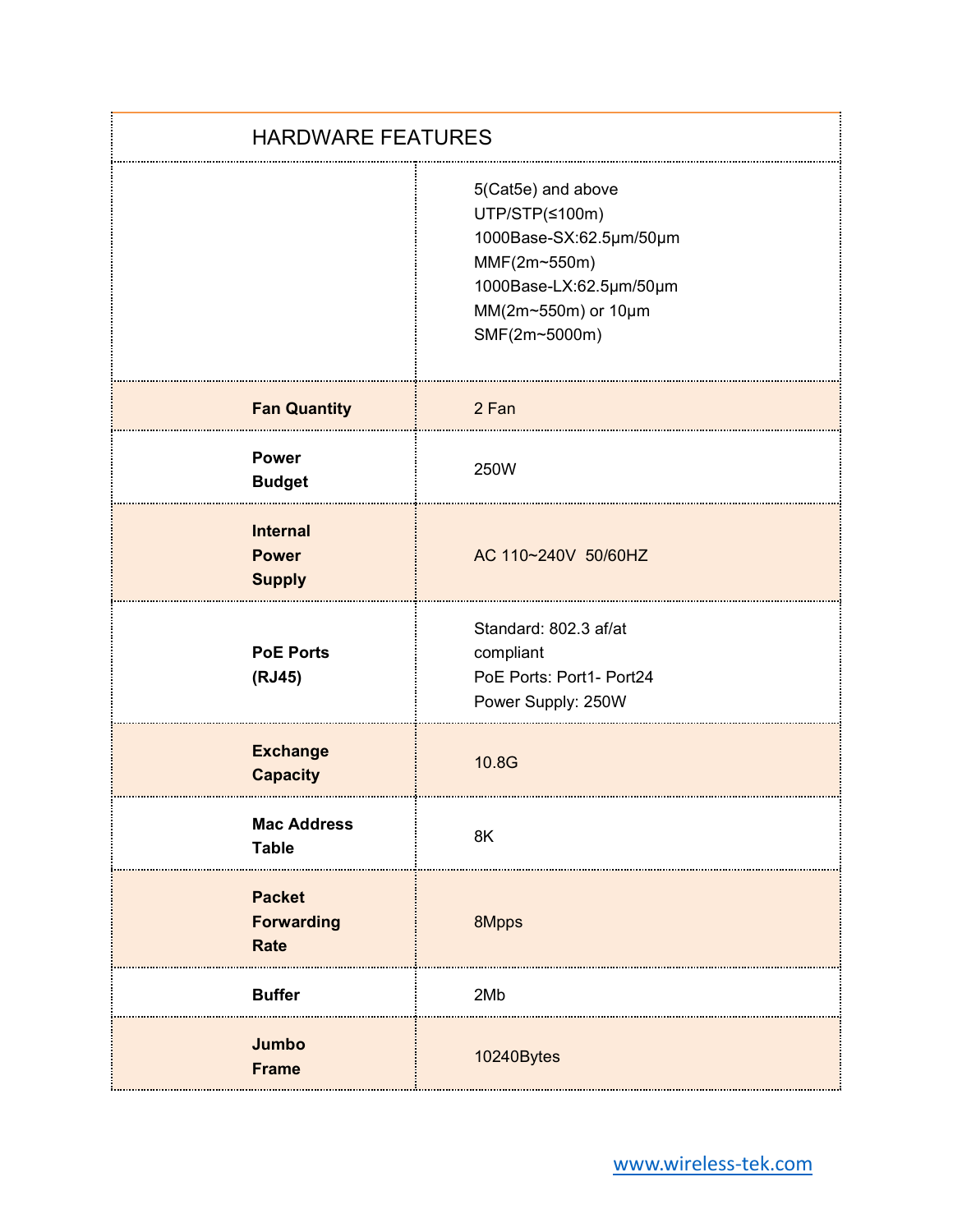#### HARDWARE FEATURES

**Dimensions**

Product Size: 440mm\*290mm\*45mm (L\*W\*H)

| <b>SOFTWARE FEATURES</b>             |                                                                                                                                                                                          |
|--------------------------------------|------------------------------------------------------------------------------------------------------------------------------------------------------------------------------------------|
| <b>Transmission</b><br><b>Method</b> | Store-And-Forward                                                                                                                                                                        |
| <b>Advanced</b><br><b>Functions</b>  | <b>Priority Function</b><br>Mac Address Auto-Learning<br>And Auto-Aging<br>Store and forward<br>IEEE 802.3x flow control for<br>Full-duplex Mode<br>Backpressure for Half-duplex<br>Mode |

| <b>OTHERS</b>              |                                                                                                                                                                        |
|----------------------------|------------------------------------------------------------------------------------------------------------------------------------------------------------------------|
| <b>Certification</b>       | CE, FCC, RoHS                                                                                                                                                          |
| Package<br><b>Contents</b> | <b>POE Switch</b><br><b>Electric Line</b><br><b>Guide Book/Warranty Card</b>                                                                                           |
| <b>Environment</b>         | <b>Working Temperature:</b><br>-10 $^{\circ}$ C $\sim$ 55 $^{\circ}$ C<br>Storage temperature :<br>-40 $^{\circ}$ C $\sim$ 70 $^{\circ}$ C<br><b>Working Humidity:</b> |